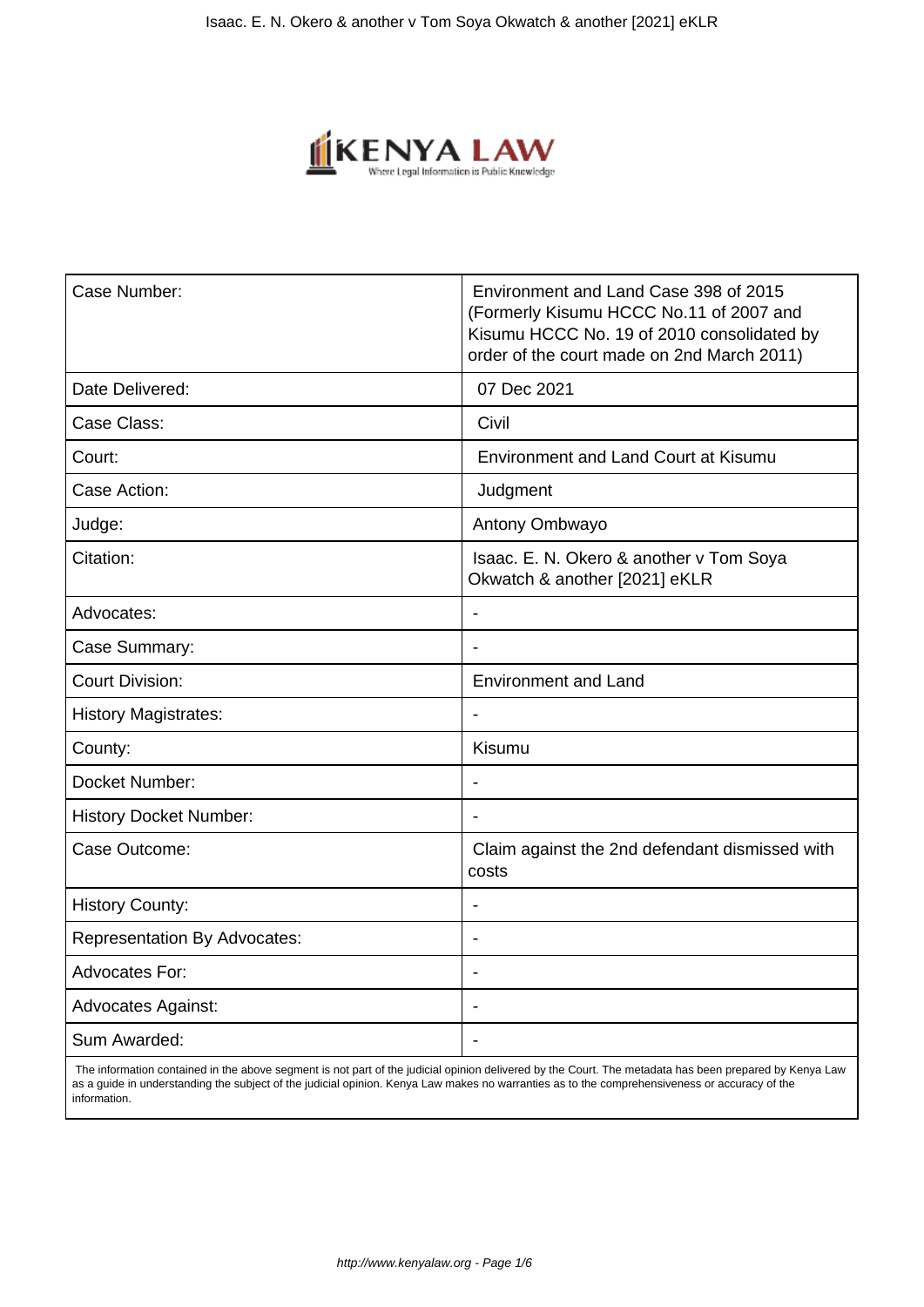## **REPUBLIC OF KENYA**

## **IN THE HIGH COURT OF KENYA**

# **AT KISUMU**

## **ELC NO.398 OF 2015**

## *(Formerly Kisumu HCCC No.11 of 2007 and Kisumu HCCC No. 19 of 2010*

*consolidated by order of the court made on 2nd March 2011)*

| <b>VERSUS</b> |  |
|---------------|--|
|               |  |
|               |  |

# **JUDGMENT**

The Plaintiffs vide a plaint dated  $17<sup>th</sup>$  January 2010 claim that they are the registered owners of the parcel of land known as **KISUMU/NYALENDA`B`/928. They have commenced this** suit, which was predicated by the events of 28 April 2008 when Mrs. Beatrice Okero was informed by a neighbor of people digging in her plot. She informed her husband of the trespass and thereafter confronted the trespassers. They found Samwel Onyango Otieno who stated that he was there to carry out construction on Mr. Peter Odhiambo's land. The plaintiffs contend that the defendants trespassed into the suit land and purported to take possession and even went as far as to construct structures thereon. The plaintiffs now bring this suit seeking possession of the suit property, a permanent injunction against the defendants and an order compelling the defendants to demolish and remove all structures within the suit property at their own cost.

The  $1<sup>st</sup>$  Defendant filed his defense dated  $8<sup>th</sup>$  March 2010 denied the plaintiff's claim and specifically that they were the registered owners of the suit property. He further contended that the plaintiffs had not fixed the boundaries of the plot hence trespass couldn't be ascertained. He called for dismissal of the Plaintiff's suit with costs.

The  $2<sup>nd</sup>$  Defendant on his part filed a statement of defense dated  $23<sup>rd</sup>$  May 2008 in which he generally denied the Plaintiff's claim. He further contended that his plot is **KISUMU/NYALENDA'B'/1540** and if at all the boundaries of his plot encroached on the Plaintiff's land then it was due to the measurements done by the Kisumu Surveyors office. He prayed for dismissal of the Plaintiff's suit.

# **ANALYSIS OF THE EVIDENCE AT TRIAL**

**PW 1 ISAAC. E. OKERO** testified on his behalf and that of the 2<sup>nd</sup> Plaintiff that he was an Advocate of the high court practicing in Kisumu and Nairobi. It was his testimony that with his wife they are the registered proprietors of **KISUMU/NYALENDA`B`/928**. He produced a copy of the title deed, search certificate as proof of ownership. He further testified that the dimensions of the plot were confirmed by the District surveyor way back in June 1994 as evidenced by the sketch map lodged with the title.

It was his testimony that from sometime in mid-September 2006 the  $1<sup>st</sup>$  Defendant unlawfully entered his land and constructed a gate and a perimeter fence disrupting his peaceful enjoyment of the property. That later on the 28<sup>th</sup> of April 2008 the 2<sup>nd</sup> Defendant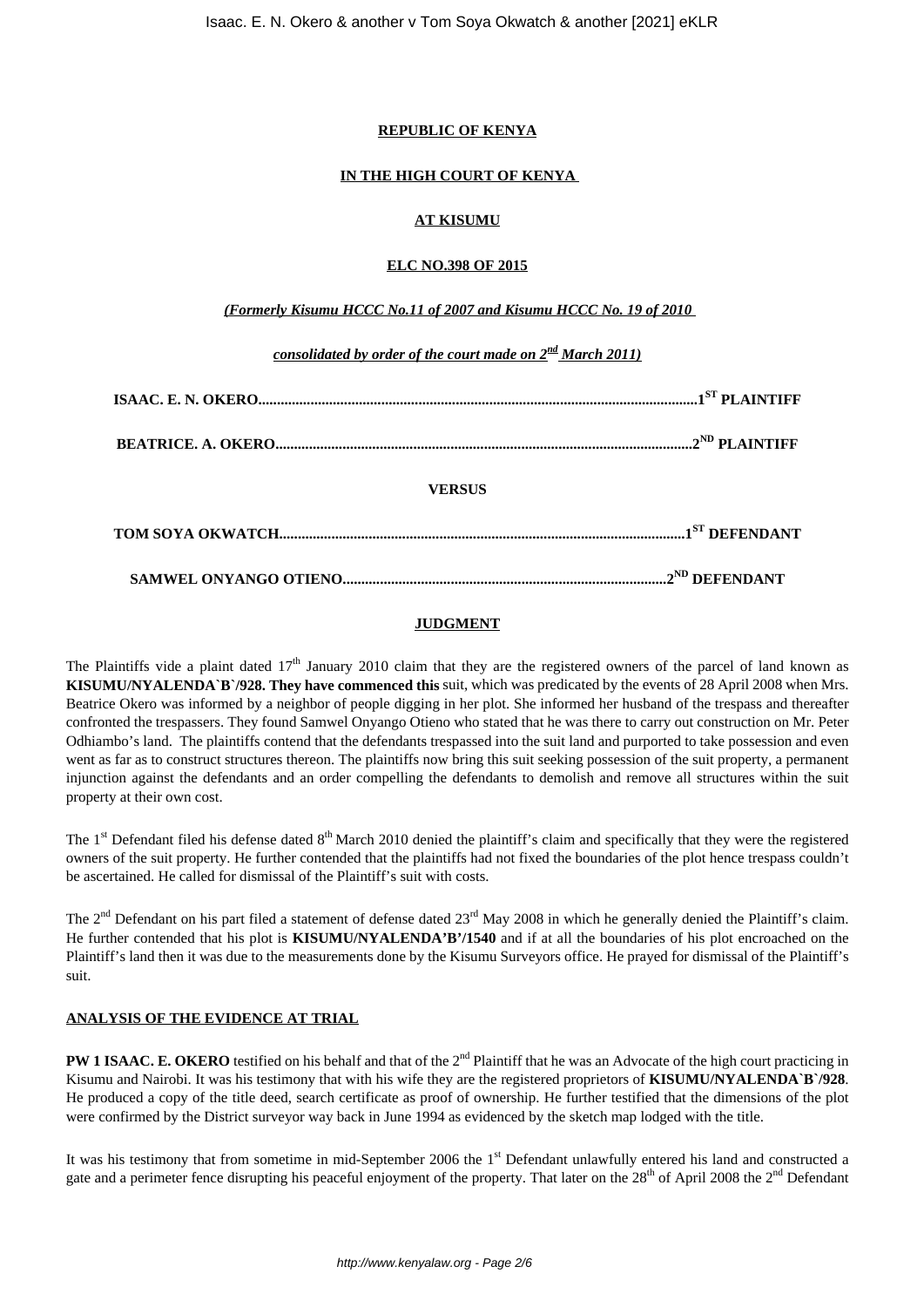followed suit by trespassing into the property and constructing structures thereon.

He further testified that a report was filed by the County Surveyor showing that the Defendants had trespassed. And stated that they had been deprived off the use and enjoyment of the land by the Defendants' action.

On cross-examination he stated that the 2<sup>nd</sup> Defendant was arrested and charged in a criminal case of trespass but was acquitted. That the 2<sup>nd</sup> Defendant was arrested on the suit property. He further stated that the alleged boundary problems did not affect the suit property and that he never admitted to not knowing the boundaries.

It was his testimony that there was no shared boundary between the suit property and plot no. **KISUMU/NYALENDA 'B'/1200**.

**PW2 Ombok Geoffrey Okong'o** testified that he was the acting county surveyor and had prepared a report on the suit property in conjunction with the land registrar. He produced the report as Plaintiff's Exhibit 2. It was his testimony that the two plots were distinct, with a physical lantana fence separating them. On cross-examination he stated that the 1<sup>st</sup> Defendant Trespassed on the Plaintiffs' land.

## **DEFENCE CASE**

**DW1 TOM SOYA OKWATCH** testified on his own behalf and stated that on the day the survey was carried out by the County Surveyor he was present and that the report prepared by the Surveyor favoured the Plaintiffs.

It was his testimony that a survey report prepared by J.K. Tanui dated 9/10/2007 was the proper one that could be used to shed light on the current boundary dispute. That the said report stated that parcels nos **KSM/NYALENDA'B' 1540** and **KISM/NYALENDA'B'/928** have a common boundary on the western side, yet the report produced by PW2 states the opposite. In light of the foregoing it was his testimony that PW2 was uprooting his plot no, **KISM/NYALENDA'B'1540** from its current position and replacing it with **KISM/NYALENDA 'B'928.**

It was his further testimony that all evidence points towards the fact that the boundaries are unclear and that the  $1<sup>st</sup>$  Plaintiff had even acknowledged this in the civil and criminal cases at the magistrates' court.

He recommended the adoption of the report by J.K Tanui as he alleged that the one by PW2 was doctored. On cross examination he stated that he bought his land **KISM/NYALENDA 'B'1540** from one Zadock Tado and that he wasn't aware of the original title the land was subdivided from. That before buying the land he investigated and looked at the map and sketch plans. On the court ordered survey of the 30/10/2019 he testified that he didn't appoint an independent surveyor due to financial constraints.

**DW 2 SAMUEL OTIENO ONYANGO** testified that his criminal case for trespass was dismissed at the magistrate's court and that he did not own any land in the area. Further that the 1<sup>st</sup> Plaintiff had accused him together with one Peter Odhiambo of Trespass yet at that time the latter had long passed on, raising doubt as to the credibility of his accusations. In further denying the trespass allegations he stated that he was retired and was at home and had never set foot on the land.

On cross examination however, he stated that he was on Peter James Odhiambo's land known as **KISM/NYALENDA 'B'1200** when he was accused of trespass. It was his testimony that Peter Odhiambo was by then deceased and he did not know whether letters of administration had been taken out on his estate.

He testified that he was the one who sent workmen to go and fence Peter Odhiambo's plot at the instigation of Dr Aluoch who is the alleged administrator Peter Odhiambo's Estate. He testified that he was shown where to fence by the surveyor and he began fencing.

## **PLAINTIFFS' SUBMISSIONS**

In their submissions dated  $17<sup>th</sup>$  May 2021, the Plaintiffs contended that they had proven ownership of the suit property via production of a copy of the title deed and a certified copy of the green card. It was their further submissions that the boundaries of the suit property were fixed on  $7<sup>th</sup>$  June 1994 as evidenced by the green card.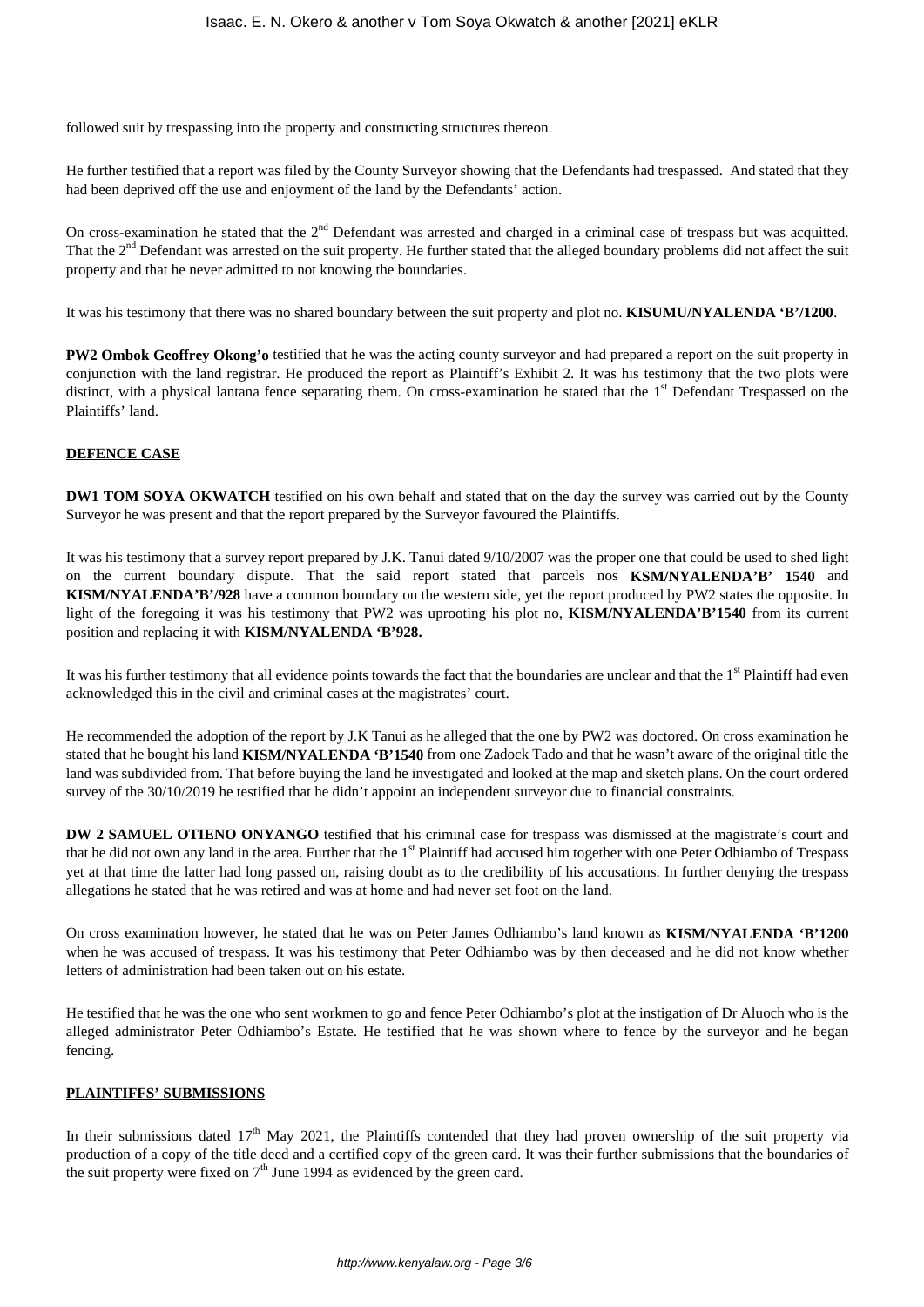The plaintiffs averred that they had presented cogent evidence to prove that both the  $1<sup>st</sup>$  and  $2<sup>nd</sup>$  Defendants had trespassed on the suit property, with the former doing so in mid-September 2006 and the latter on the 28<sup>th</sup> of April 2008.

It was their contention that the field report (PEXH3) clearly shows that the portion claimed by the defendants clearly falls within the suit property.

That the second defendant admitted having trespassed in his statement and testimony. That the  $2<sup>nd</sup>$  Defendant's further admission that he was unaware of whether an administrator had been appointed in the estate of Peter Odhiambo and the fact that he produced no map or survey report that guided him while erecting his fence, clearly indicated that he unknowingly trespassed into the Plaintiffs' property.

It was their contention that the evidence establishing trespass against the Defendants was overwhelming and for that reason they submitted that an award of Kshs 1,500,000/= and Kshs 50,000/= against the 1<sup>st</sup> and 2<sup>nd</sup> Defendants respectively would suffice. The plaintiffs relied on the case of **CHRISTINE NYANCHYAMA OANDA VS CATHOLIC DIOCESE OF HOMA BAY REGISTERED TRUSTEES [2020] eKLR**. and **PARK TOWERS LTD VS JOHN MITHAMO NJIKA & 7 OTHERS** [2014] to buttress this point. They urged the court to grant the prayers as sought in the plaint. The 1<sup>st</sup> Defendant did not file any submissions in support of his case.

## **2 ND DEFENDANTS SUBMISSIONS**

The  $2<sup>nd</sup>$  Defendant filed his submissions dated 18<sup>th</sup> May 2021 and  $7<sup>th</sup>$  October 2021 in which he averred that his only connection with the area in which the alleged trespass took place was his assignment of work on **KISM/NYALENDA 'B' 1200**. That he never trespassed on the Plaintiff's land as he was acquitted of the offence vide WINAM CRIMINAL CASE NO. 424 OF 2008.

It was his further submission that the Plaintiffs having previously acknowledged the existence of a boundary issue their claim was untenable as trespass cannot be ascertained in the absence of clear boundaries.

He further argued that the Survey Report dated 9/12/2021 relied on by the Plaintiffs does not implicate him in trespass as it was for determination of the boundary between the suit property and plot no 1540, and not plot no 1200 which he was dealing with. That the Plaintiffs were well aware of the need for harmonization as the report done in the year 2007 had shown hence the report of 9/12/2021 could not be considered as conclusive.

He submitted that the Plaintiffs failure to prove his presence on the suit parcel on the day of his arrest made their claim for trespass unsustainable.

He concluded his submissions by stating that the Plaintiffs' suit against him was actuated by malice.

## **ISSUES FOR DETERMINATION**

- 1. Whether the Defendant's have trespassed into the suit property KISM/NYALENDA 'B' 928.
- 2. Whether the Plaintiffs are entitled to damages.
- 3. Whether the Defendants should be permanently injuncted from dealing with the suit property.
- 4. Who is to pay costs.

## **WHETHER THE DEFENDANT'S HAVE TRESPASSED INTO THE SUIT PROPERTY KISM/NYALENDA 'B' 928.**

Clerk & Lindsell on Torts  $18<sup>th</sup>$  Edition at paragraph 18-01 defines trespass as follows:

*"Any unjustifiable intrusion by one person upon land in possession of another." …. Trespass is actionable at the instance of the*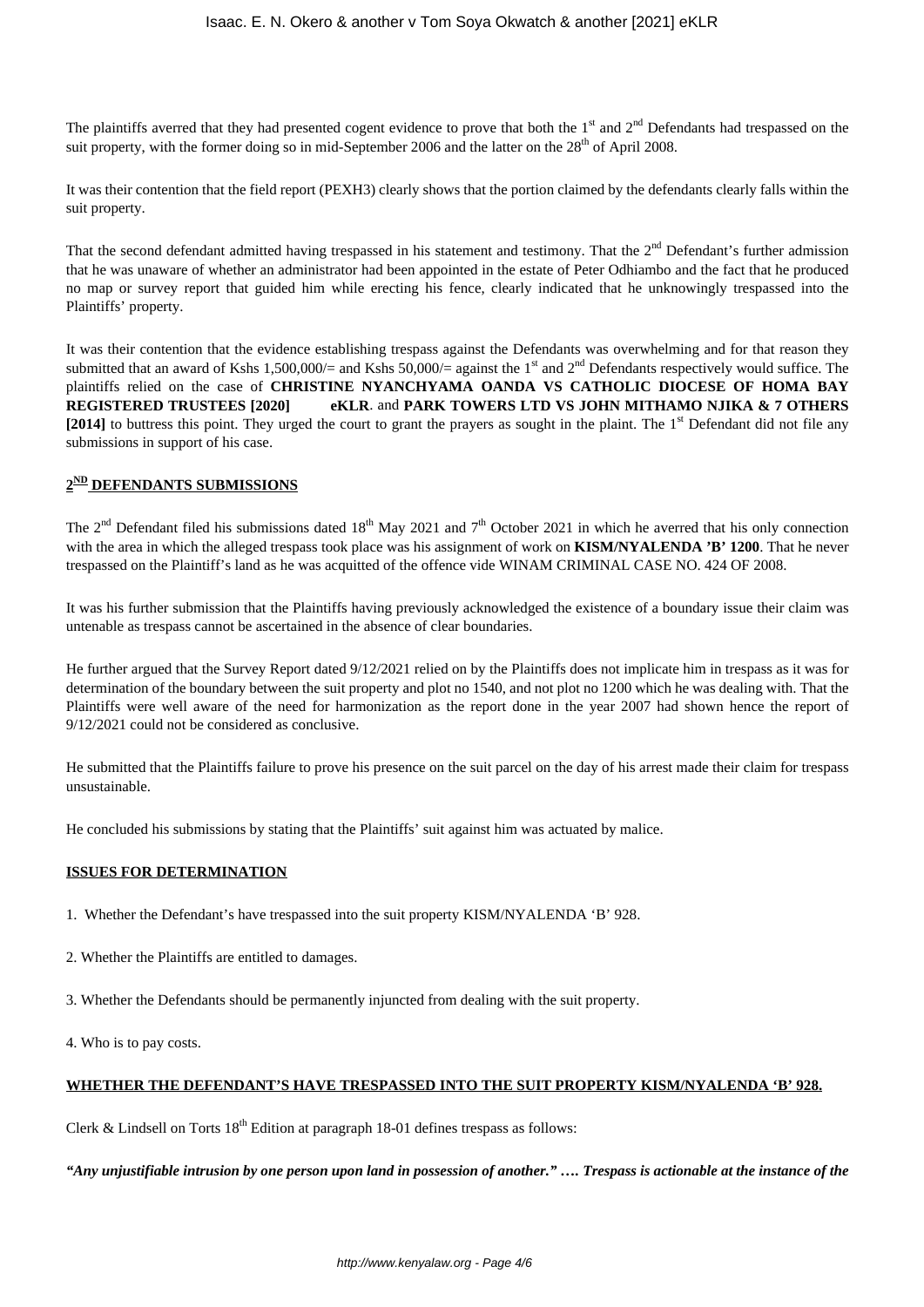*person in possession and that proof of ownership is prima facie proof of possession"*

Further Section *3 (1) of the Trespass Act, Cap 294* provides that:

## *"Any person who without reasonable excuse enters, is or remains upon or erects any structure on, or cultivates or tills or grazes stock or permits stock to be on, private land without the consent of the occupier thereof shall be guilty of an offence."*

The plaintiffs produced a copy of the title deed for the suit property to prove ownership of the suit property. **PW2** also testified to the effect that the 1<sup>st</sup> Defendant had trespassed on the Plaintiff's land. There's however nothing produced in court in the form of photographs to demonstrate the nature of the trespass save for the testimony of the Plaintiffs' witnesses. PEX2 the survey report also only alludes to the fact that the portion claimed by the  $1<sup>st</sup>$  and  $2<sup>nd</sup>$  Defendants' falls exclusively within the Plaintiffs' property.

The 1<sup>st</sup> Defendant on his part alleges that PEX2 is misleading, as it alleges that there's no common boundary on the western side between the suit property and **KISM/NYALENDA 'B'1540**. A look at the Plaintiffs' documents PEXH1, especially the map of the area shows that there's a common boundary to the west between the suit property and **KISM/NYALENDA'B'1540**.

The evidence of PW2 the surveyor to the effect that the  $1<sup>st</sup>$  Defendant had trespassed on the Plaintiffs' land has largely been unchallenged. From the foregoing the Plaintiffs have proved trespass on a balance of probabilities as against the  $1<sup>st</sup>$  Defendant. On the 2<sup>nd</sup> Defendant it is not very clear given that he was acquitted by the magistrate's court in the criminal case. A look at the map of the area also shows that the plot the 2<sup>nd</sup> Defendant was dealing in **KISM/NYALENDA'B'1200** does not share a common boundary with the suit property. There is clearly no evidence of the nature of trespass by the  $2<sup>nd</sup>$  Defendant. There is no evidence that the  $2<sup>nd</sup>$ Defendant deposited building materials, and /or constructed a perimeter wall in the suit property. For this reason, the claim of trespass has not been proven on a balance of probabilities as against the  $2<sup>nd</sup>$  Defendant.

## **WHETHER THE PLAINTIFFS ARE ENTITLED TO DAMAGES**

It was the Plaintiffs' submission that they are entitled to damages for trespass. They relied on the cases of **CHRISTINE NYANCHYAMA OANDA VS CATHOLIC DIOCESE OF HOMA BAY REGISTERED TRUSTEES [2020] Eklr. And PARK TOWERS LTD VS JOHN MITHAMO NJIKA & 7 OTHERS [2014]** which generally allude to the fact that it is not a must for the plaintiff to prove specific loss for the court to award damages.

It is trite law that damages are awarded as a way to compensate a party for the loss he or she had incurred due to a wrongful action on the part of the other party. The damages so awarded are intended to return the party back to the position he or she was in before the wrongful act was committed. Halsbury's Laws of England 4<sup>th</sup> Edition Volume 45 para 26 1503 provides as follows on computation of damages in an action for trespass:

*a) If the Plaintiff proves the trespass, he is entitled to recover nominal damages even if he has not suffered any actual loss*

*b) If the trespass has caused the Plaintiff actual damage, he is entitled to receive such amount as will compensate him for his loss*

*c) Where the Defendant has made use of the Plaintiff's land, the Plaintiff is entitled to receive by way of damages such an amount as would reasonably be paid for that use*

*d) Where there is an oppressive, arbitrary or unconstitutional trespass by a Government official or where the Defendant cynically disregards the rights of the Plaintiff in the land with the object of making a gain by his unlawful conduct, damages may be awarded*

*e) If the trespass is accompanied by aggravating circumstances which do not allow an award of exemplary damages, general damages may be increased"*

In the circumstances of this case the Plaintiffs have not suffered any monetary loss as a result of the trespass. As such limb (a) would apply herein. The Plaintiffs have proposed a nominal fee of Kshs 1,500,000/= as damages. I do find that this figure is a bit